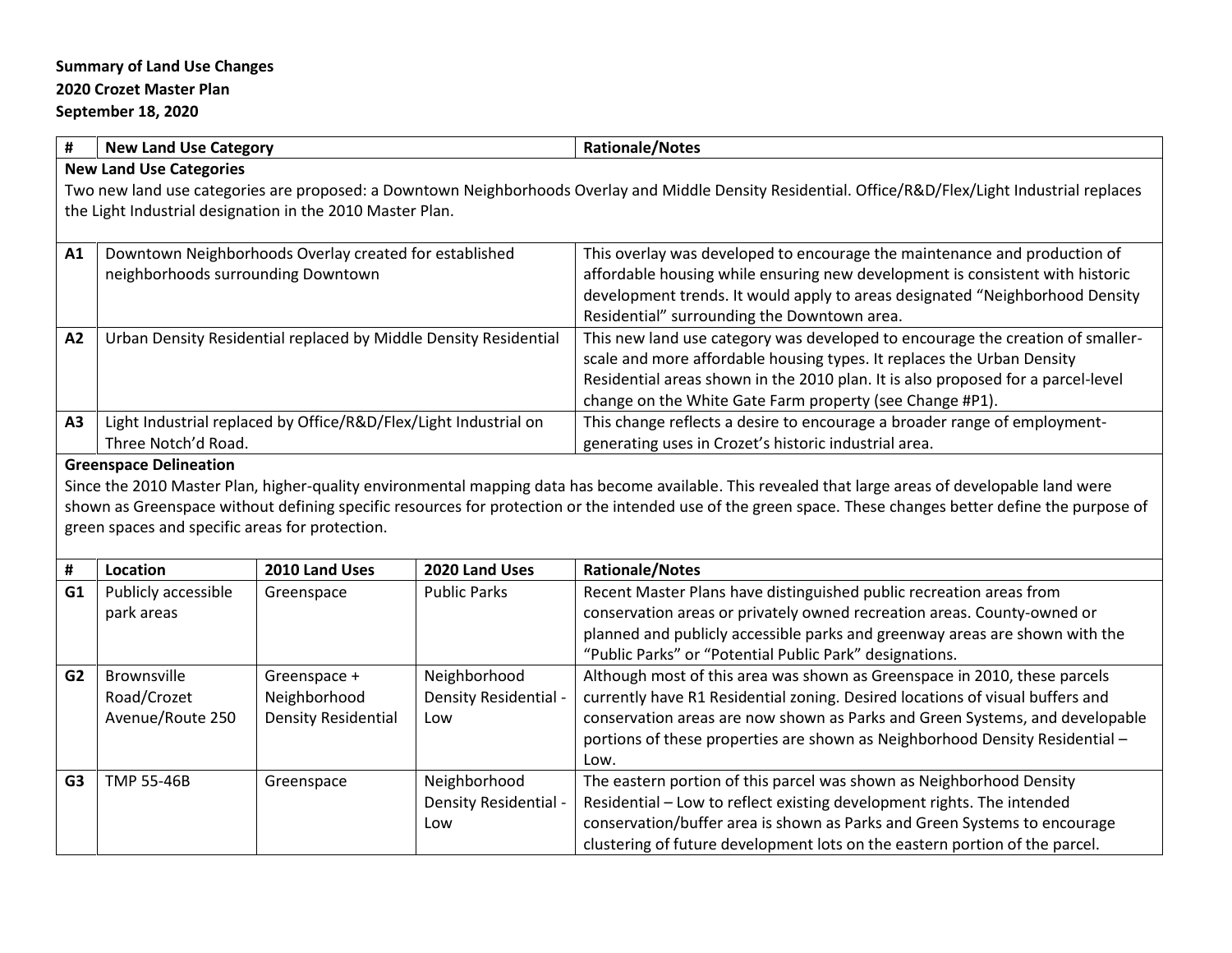## **Mixed Use/Center Designations**

The 2010 Master Plan identified a single Mixed Use category that was used in several areas with different scales. Recent Albemarle County Master Plans have included additional Mixed Use categories that better describe an area's intended design and function as well as Center designations that are used to emphasize important areas for connectivity planning. The areas shown as Mixed Use in 2010 were updated with a more specific category and new Centers were shown.

| M1             | Downtown Crozet      | Downtown             | Downtown + Town         | The Town Center designation indicates that Downtown is the primary Center in        |
|----------------|----------------------|----------------------|-------------------------|-------------------------------------------------------------------------------------|
|                |                      |                      | Center + Public         | Crozet. The proposed Plaza is shown as Public Parks.                                |
|                |                      |                      | Parks                   |                                                                                     |
| M <sub>2</sub> | Old Trail Village    | Mixed Use            | <b>Community Mixed</b>  | The Village Center designation indicates that Old Trail is a distinct but secondary |
|                |                      |                      | Use + Village Center    | Center in Crozet. The Community Mixed Use designation improves alignment            |
|                |                      |                      |                         | with other Master Plans and reflects the pedestrian-oriented scale and design of    |
|                |                      |                      |                         | the Old Trail Village Center.                                                       |
| M <sub>3</sub> | Clover Lawn          | Mixed Use            | <b>Commercial Mixed</b> | The Village Center designation indicates that Clover Lawn is a distinct but         |
|                |                      |                      | Use + Village Center    | secondary Center in Crozet. The Commercial Mixed Use designation improves           |
|                |                      |                      |                         | alignment with other Master Plans and reflects the current auto-oriented design     |
|                |                      |                      |                         | of this center.                                                                     |
| M4             | Wickham Pond area    | <b>Urban Density</b> | <b>Middle Density</b>   | The Neighborhood Center designation was added to reflect the small-scale            |
|                |                      | Residential          | Residential +           | approved commercial area and emphasize the importance of connecting this area       |
|                |                      |                      | Neighborhood            | to Downtown and other activity centers within Crozet.                               |
|                |                      |                      | Center                  |                                                                                     |
| M <sub>5</sub> | West side of Carter  | Mixed Use            | Neighborhood            | The Neighborhood Mixed Use designation improves alignment with other Master         |
|                | St., Intersection of |                      | Mixed Use               | Plans and reflects the desired smaller scale of commercial development. It          |
|                | Crozet Ave. & Rt.    |                      |                         | provides a transition from Downtown to residential areas (on Carter St.) and        |
|                | 250                  |                      |                         | encourages low-intensity commercial uses on a parcel with current Highway           |
|                |                      |                      |                         | Commercial zoning at the intersection of Crozet Avenue and Route 250.               |